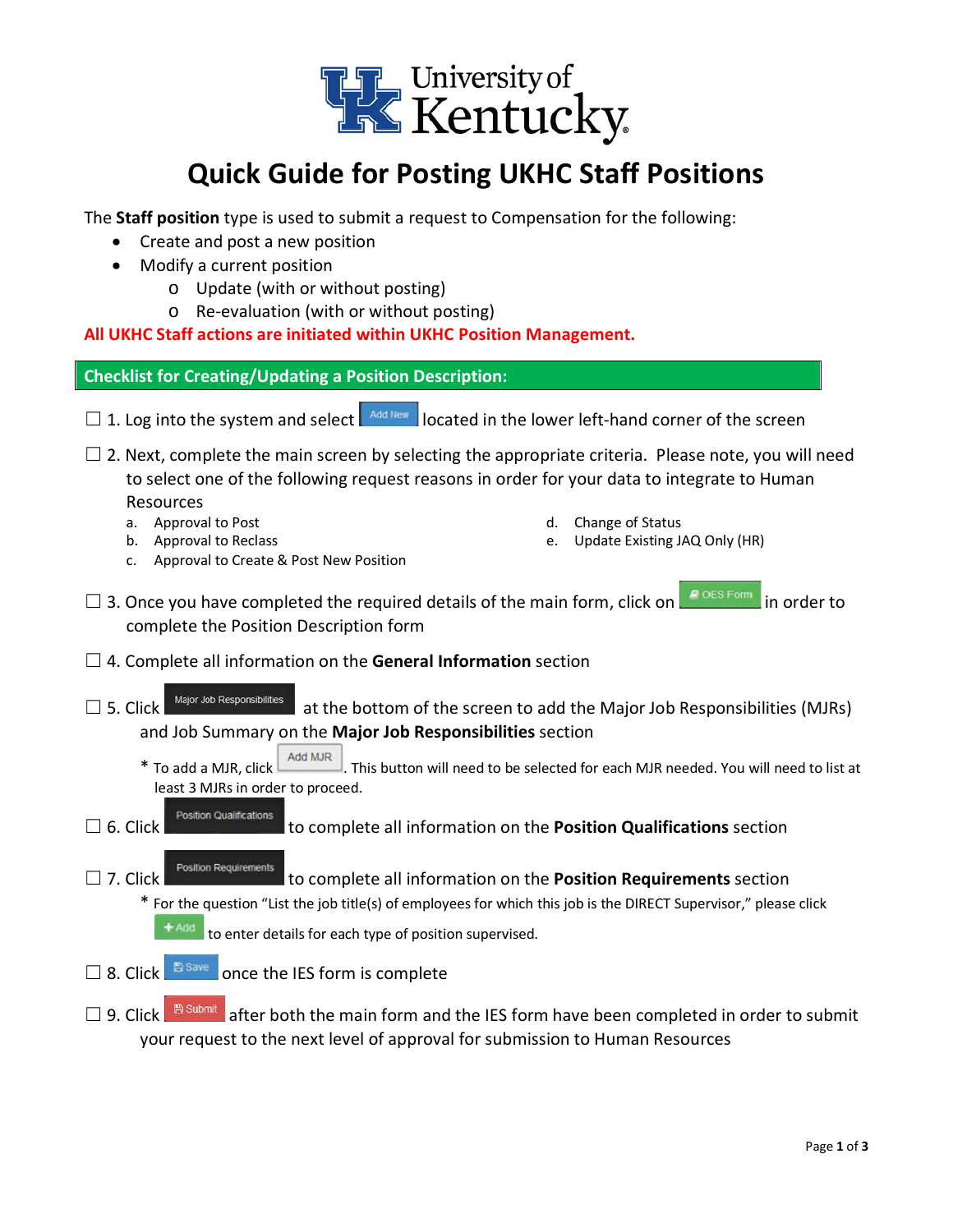

#### **Checklist for Reviewing Applications and Requesting Hiring Proposal:**

- ☐ 1. Log into the system and select Search Coordinator role (on the **Applicant Tracking** side of the system)
- $\Box$  2. Select "**Staff**" category listed under the Posting menu/tab
- $\square$  3. Locate the posting you would like to view and click on the Job Title
- $\Box$  4. Click on the "Applicants" tab to obtain the list of individuals who have applied
- $\square$  5. Click on each applicant's name in order to view their application form. Use your browser's back button to return to list of applicants
- $\Box$  6. Once you have selected a person you would like to hire, initiate Hiring Proposal by viewing the application and clicking Take Action On Job Application  $\overline{\mathbf{v}}$
- ☐ 7. Select the applicant status of "**Initiate Hiring Proposal**" and then select an Employment User and click "**Submit**" to finalize the status change
- $\square$  8. A blue heading will appear if your hiring proposal was successfully submitted to the next level

### **Checklist for Completing a Hiring Proposal:**

# *ONCE Employment establishes the hiring proposal for the selected applicant, you will need to complete all information within Hiring Proposal form*

- $\Box$  1. Log into the system and select your Department role Position Coordinator or Supervisor in the **Applicant Tracking** system
- ☐ 2. Select "**Staff"** under the **Hiring Proposal** menu/tab
- $\Box$  3. Locate the Hiring Proposal you are working on and click on the candidate's last name
- ☐ 4. Click on **"Edit"** next to the **Hiring Proposal** section
- ☐ 5. Complete the information on the **Hiring Proposal** section
- □ 6. Click Next<sup>33</sup> to add documents in the **Hiring Proposal Documents** section
- □ 7. Click Next>> to review the **Summary** to ensure necessary posting information is included
- □ 8. Select Take Action On Hiring Proposal v Based on your access, you will proceed to one of the following options:
	- a. Position Coordinator "**Send to Supervisor**" OR "**Send to UKHC Workforce Management**"
	- b. Supervisor "**Send to UKHC Workforce Management**"
	- c. Health Care Payroll "**Send to Dean/Director**" OR "**Send to Employment**"